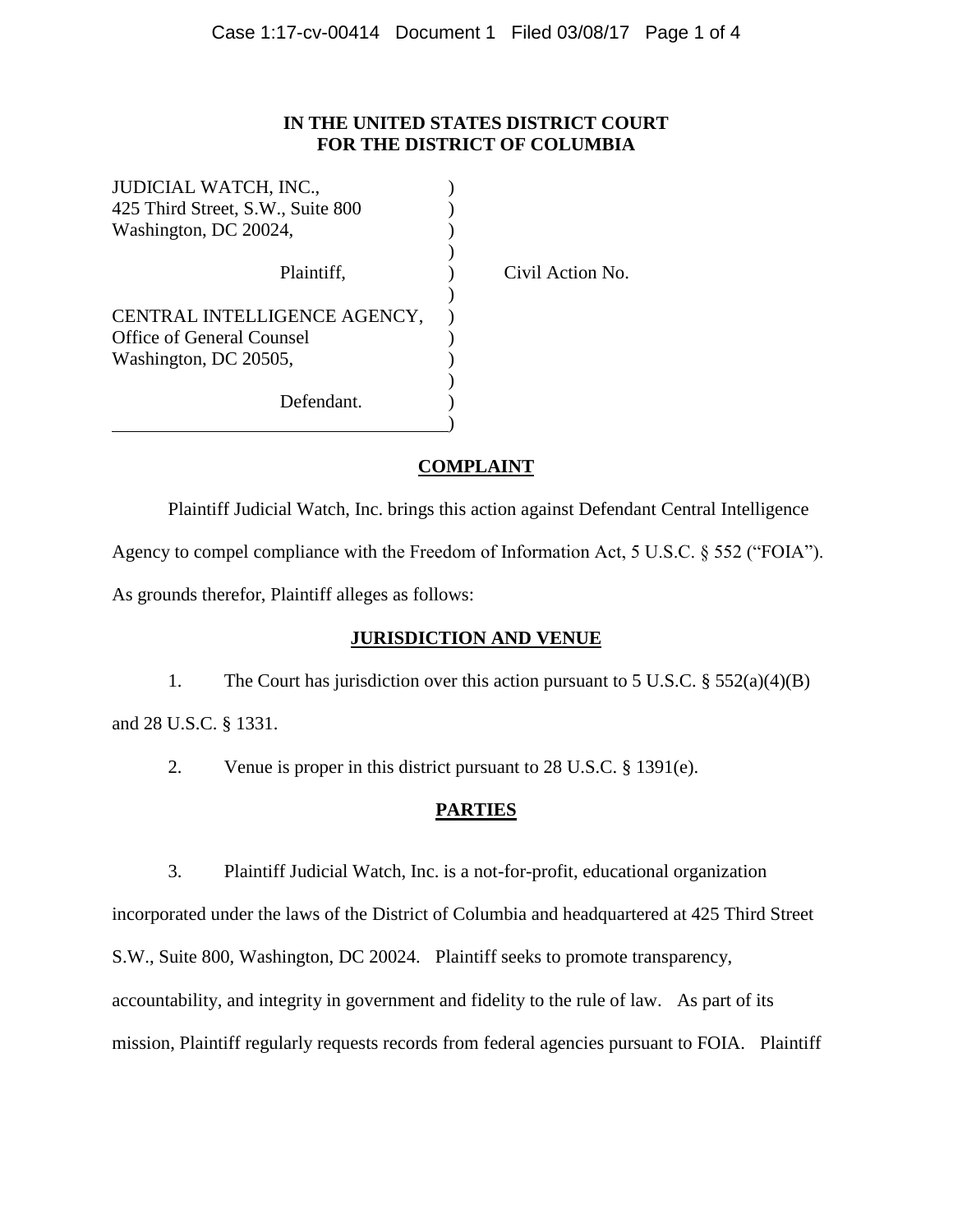#### Case 1:17-cv-00414 Document 1 Filed 03/08/17 Page 2 of 4

analyzes the responses and disseminates its findings and the requested records to the American public to inform them about "what their government is up to."

4. Defendant Central Intelligence Agency ("CIA") is an agency of the U.S. Government and is headquartered in Langley, Virginia. The CIA has possession, custody, and control of records to which Plaintiff seeks access.

#### **STATEMENT OF FACTS**

5. On December 13, 2016, the *Wall Street Journal* reported that Representative Mike Turner (R., Ohio) requested that the CIA release an unclassified assessment of Russia's meddling in foreign elections.

6. Subsequently, on December 14, 2016, Plaintiff submitted a FOIA request to the CIA seeking the production of that unclassified assessment.

7. By letter dated January 5, 2017, the CIA acknowledged receipt of Plaintiff's FOIA request on December 22, 2016 and assigned it Reference Number F-2017-00540.

8. Pursuant to 5 U.S.C.  $\S 552(a)(6)(A)(i)$ , the CIA was required to determine whether to comply with the FOIA request within twenty (20) working days of receipt of the request and to notify Plaintiff immediately of its determination, the reasons therefor, and the right to appeal any adverse determination.

9. The CIA's determination regarding Plaintiff's FOIA request was due by January 24, 2017 at the latest.

10. By email dated March 7, 2017, the CIA provided Plaintiff with an estimated completion date, subject to change, of December 28, 2017, approximately 11 months after a determination is due.

- 2 -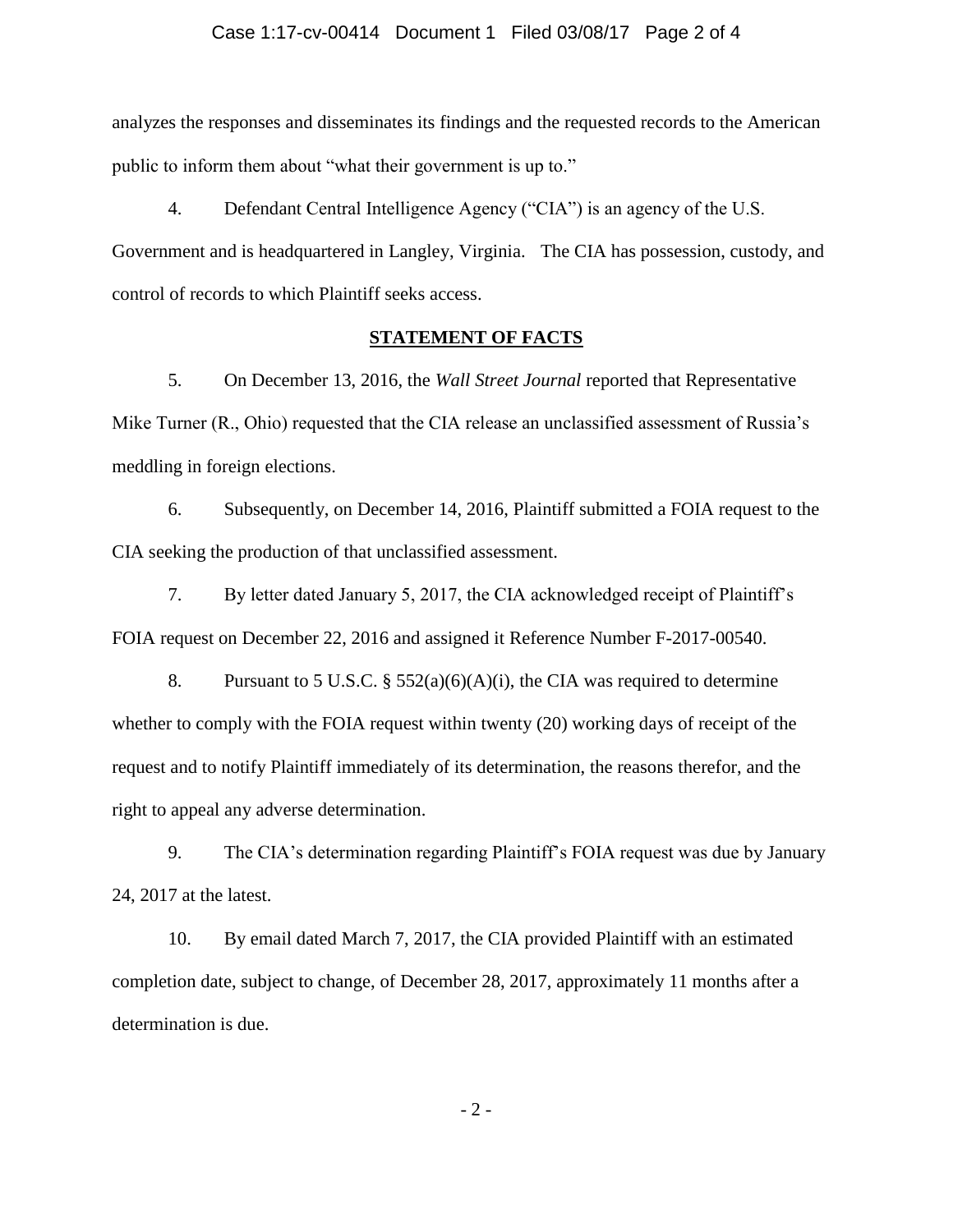#### Case 1:17-cv-00414 Document 1 Filed 03/08/17 Page 3 of 4

11. As of the date of this complaint, the CIA has failed to: (i) determine whether to comply with Plaintiff's FOIA request; (ii) notify Plaintiff of any such determination or the reasons therefor; (iii) advise Plaintiff of the right to appeal any adverse determination; or (iv) produce the requested records or otherwise demonstrate that the requested records are exempt from production.

12. Because the CIA has failed to comply with the time limit set forth in 5 U.S.C. §  $552(a)(6)(A)$ , Plaintiff is deemed to have exhausted any and all administrative remedies pursuant to 5 U.S.C.  $\S$  552(a)(6)(C).

### **COUNT 1 (Violation of FOIA, 5 U.S.C. § 552)**

13. Plaintiff realleges paragraphs 1 through 12 as if fully stated herein.

14. Defendant is unlawfully withholding records requested by Plaintiff pursuant to 5 U.S.C. § 552.

15. Plaintiff is being irreparably harmed by reason of Defendant's unlawful withholding of records responsive to Plaintiff's FOIA request, and Plaintiff will continue to be irreparably harmed unless Defendant is compelled to conform their conduct to the requirements of the law.

WHEREFORE, Plaintiff respectfully requests that the Court: (1) order Defendant to conduct searches for any and all responsive records to Plaintiff's FOIA request and demonstrate that it employed search methods reasonably likely to lead to the discovery of records responsive to Plaintiff's FOIA request; (2) order Defendant to produce, by a date certain, any and all nonexempt records to Plaintiff's FOIA request and a *Vaughn* index of any responsive records withheld under claim of exemption; (3) enjoin Defendant from continuing to withhold any and

- 3 -